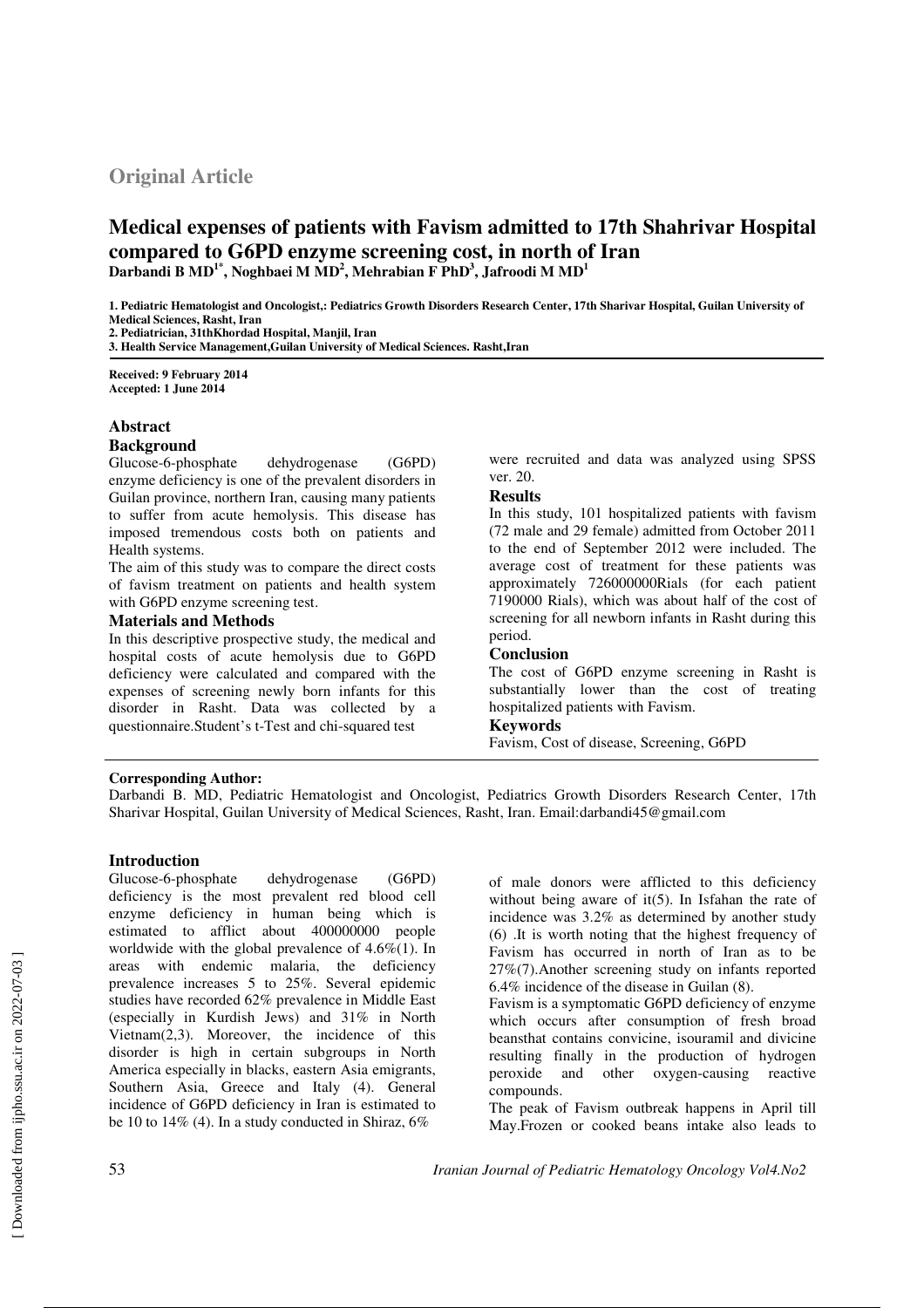hemolysis as seen in Chinese snacks. Also, hemolysis due to G6PD deficiency has been found in infants whose mothers consume beans. Favism most often occurs in 1 to 5year old boys. The symptoms appear generally 5 to 24 hours after beans consumptionoccasionally after 24 to 48 hours or more, include pale, Jaundice, and darkness of the urine. Fever, headache, nausea and backache (9).

Upon the beginning of acute hemolysis, hemoglobin and hematocrit quickly decline and if the attack is severe, binding protein to free hemoglobin like haptoglubin will be saturated so that free hemoglobin in plasma and subsequently in urine appears. Making diagnosis is based on direct or indirect confirmation of red blood cells G6PD activity reduction. Direct measurement reveals that G6PD activity in patients with Favism is 10% or less than that of a normal person (9).

Treatment is given according to the clinical symptoms and prevention of hemolysis is the most important measure.

Because of high prevalence and subsequent complications, infant screening programs have been established in non-western countries such as central Asia, Eastern Europe and southern Asia (9).Regarding to expenses, comparative studies showed that cost –effectiveness in some countries was in favor of screening while in some others in favor of treatment.

Due to similarity of the epidemiological characteristics of the disease in north part of Iran (Caspian Sea coast) with the Mediterranean areas and south and east of Asia, the prevalence of G6PD seems to be high here(10).Thus, regarding to geographical location and increasing referrals of children with acute hemolysis due to intake of beans in warm season of year or due to oxidant consumption like drugs (11) , we decided to calculate hospital and medical expenses of patients with Favism during one year in 17thSharivar hospital and compare it with the cost of screening test of all newborn children during the same period. If a significant difference could be found, then performing screening program for all newborn babies in this area is recommended.

#### **Materials and Methods**

In order to determine direct treatment cost of patients

with G6PD deficiency, a prospective descriptive study was carried out. By consensus sampling, all patients with Favism admitted from October2011 to September 2012 due to acute hemolysis from G6PD deficiency were enrolled. All patients were visited and data such as age on admission, gender, number of transfusion of packed cells, days of hospital stay, and treatment cost were recorded in a standard questionnaire by a researcher. Patients with hemolysis from other causes were excluded. **Statistical Analysis** 

Collected data were analyzed using SPSS ver.20 and comparison of the number of hospital stay days and blood transfusions with cost of hospitalization were performed by Student's t-Test.

# **Results**

During the study period, 101 patients-72 male (71%) and29 (29%) female-were included. The gender ratio of male to female was 2.4 to 1. In diagram1 different range ages of children with Favism is illustrated with a peak in 2 to 4 years old. The mean number of transfusions was  $2.45\pm2.8$  and  $53.5\%$  of patients received transfusion 2 times (diagram2). The mean time of hospital stay was  $3.23\pm1.04$  days in that one day was the least and 6 days was the most. Most of the patients  $-42$  cases  $(41.6\%)$  - stayed 3 days (diagram 3). The most referrals to hospital occurred in spring [80 cases (79.2%)(diagram4)]. The mean cost that each patient should pay upon discharge was 1084000±167000 Rials which for all patients with Favism during one year is 109484000 Rials. Also each unit of packed red cells costs 100 dollars or 2450000 Rials( one dollar equals about 24500 Rials) and since 247 units are needed for all of these patients during one year, the total cost will be 730000000 Rials-approximately 30000 dollars. It should be mentioned that the above figures are only direct cost of hospital stay and provision and injection of packed red cells and indirect cost was not estimated due to difficulties in calculation. On the other hand, nearly 10720 children are born each year in Rasht and if G6PD screening program is carried out on all of them, the total cost will be 405000000 Rials, about 16500 dollars – the cost of each G6PD enzyme test is 37800 Rials-that is approximately 45% less than the direct cost of all patients during one year.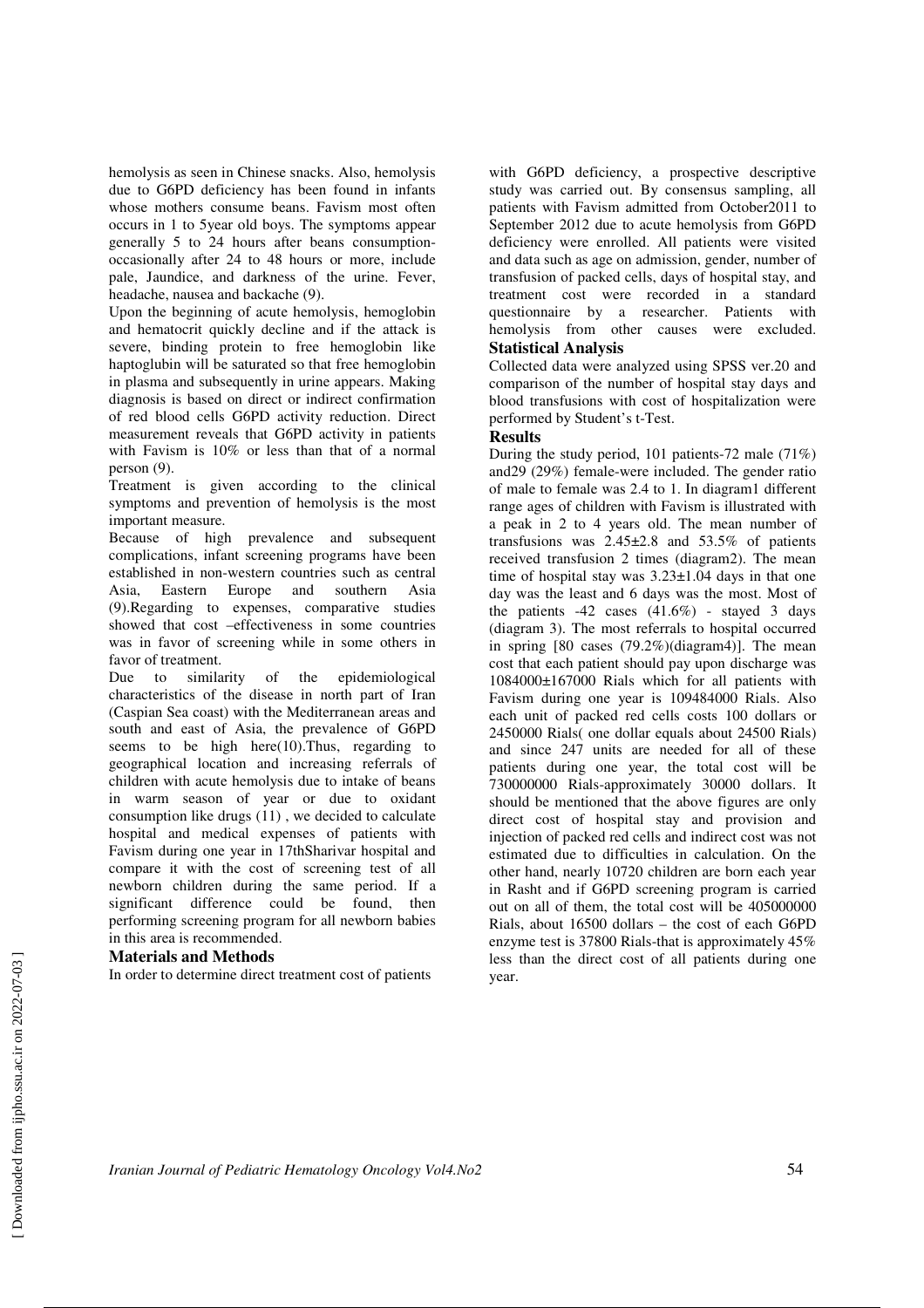





Figure 1. age relative frequency in patients Figure 2. packed cell transfusion relative frequency



Figure 3. hospitalization day frequency Figure 4. frequency of hospitalization in terms of months of the year

# **Discussion**

Our findings revealed that during a year, 101 children with Favism admitted to the hospital so that 247 units of packed cell were used and 326 day-tables were occupied. About 79.2% of them referred to hospital during spring which shows a season-dependent outbreak which should be considered in terms of procurement, tables and treatment planning in the hospital.

All patients were treated according to the treatment protocol in the hospital. All of the patients needed at least one transfusion of packed cell as well as serum therapy and appropriate tests. The mean number of packed cell transfusion for each patient was 2.43 and the mean time for hospital stay was 3.23 days.

 Patients' medical expenditure consisted of two parts; first, total expenses of hospitalization including diagnostic and treatment cost (as recorded in the patients bill forms); second, packed cell transfusion

expenditure which makes most part of the overall cost and ( based on hospital regulations) is not paid by the patients with Favism. Therefore, aside from indirect cost and burden of the disease, the direct cost for these patients was 726000000 Rials.

In order to compare medical expenses with G6PD screening cost, the mean number of all new born children in Rasht during 5 last years was obtained from Rasht office of Registration and Records and the rate was determined to be 10725 per year. On the other hand, the cost of G6PD screening test for each neonate is 378000 Rials and for all neonates in one year is 405000000 Rials which is about 55% of the direct hospital cost. It should be mentioned that if indirect costs of Favism such as the missed days of work, the parents, transportation cost, incidence of convulsion, kidney failure and emotional stress were included, the cost of hemolysis attack would be much more than screening test expenses.